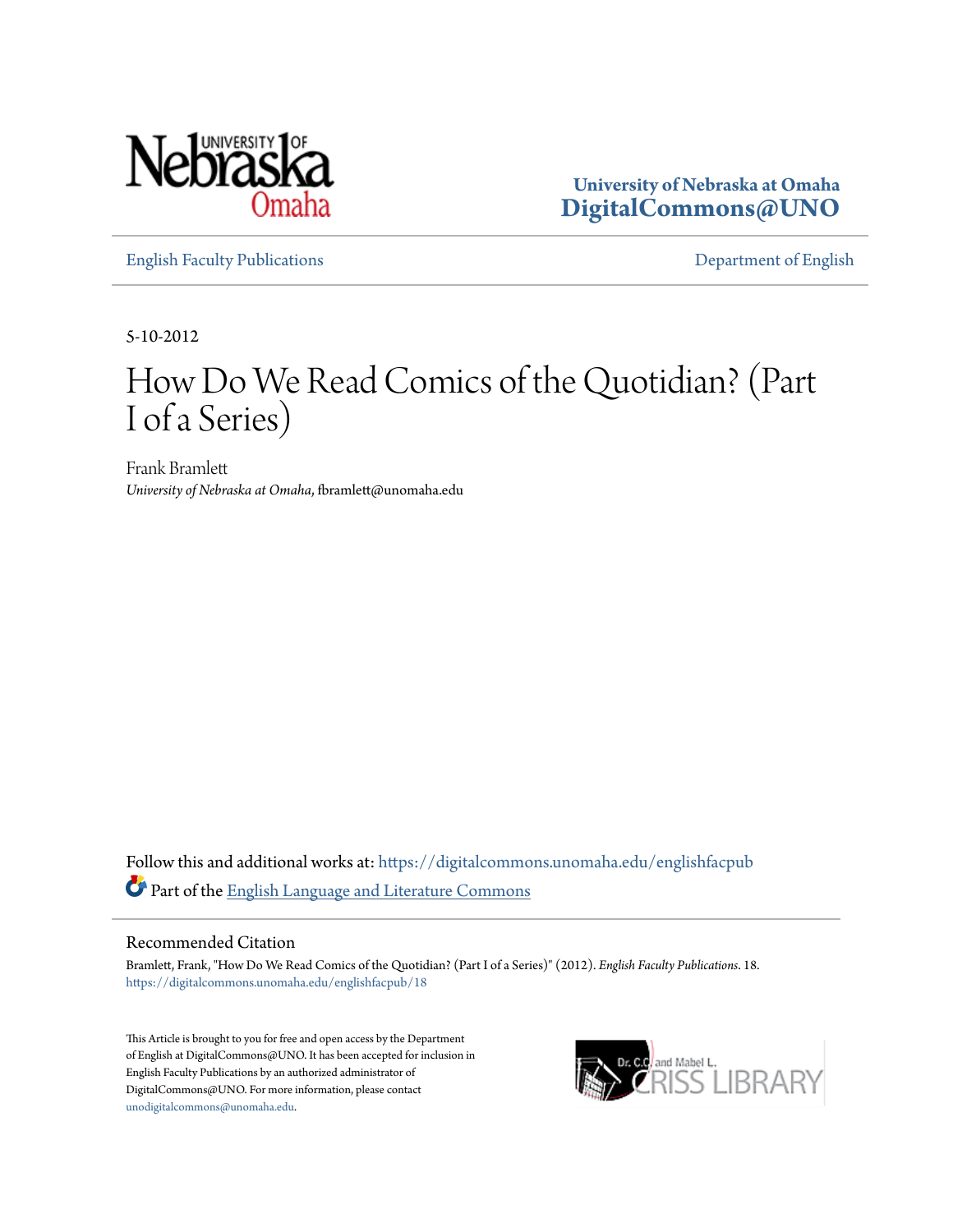# How Do We Read Comics of the Quotidian? (Part I of a Series)

In two separate posts on Pencil Panel Page, Qiana Whitted and Aaron Meskin have explored the way comics readers engage with images. (Click here

(https://pencilpanelpage.wordpress.com/2012/03/15/how-do-we-talk-about-animals-that-talk/) to read Qiana's post and click here (https://pencilpanelpage.wordpress.com/2012/05/04/what-arethe-secrets-of-identification-and-the-icon-we-call-the-cartoon/) to read Aaron's.) Specifically, they engage Scott McCloud's claim that readers identify with drawn images of human beings. To quote McCloud, "when you look at a photo or realistic drawing of a face–you see it as the face of another. But when you enter the world of the cartoon–you see yourself" (36).

My question in this post has not to do with images but rather with narrative. When we read comics, to what degree to we see ourselves in the narratives we're reading? Or perhaps more accurately, to what degree do we see our lives represented therein? Do we identify more with those stories that are less realistic than we do with those stories that are more realistic? Although I don't think that the terms *quotidian* and *realistic* are equivalents necessarily, I do think they provide a rich starting point for a discussion.

Charles Hatfield explores this notion of representations of the everyday in his chapter called "The Problem of Authenticity in Autobiographical Comics." In his analysis of Harvey Pekar's American Splendor, Hatfield writes that "Pekar's achievement is to have established a new mode in comics: the quotidian autobiographical series, focused on the events and textures of everyday existence" (109).

And we find representations of the everyday in vast numbers of comics. In her graphic novel *Exit* Wounds, Rutu Modan creates a snapshot of the intertwining of two characters' lives. One central character is Koby, a man who drives a cab in Tel‑Aviv for a living. The other central character is Numi, a female soldier in the Israeli army. Koby and Numi spend time together in the story trying to figure out how their lives are connected. [No spoilers here!]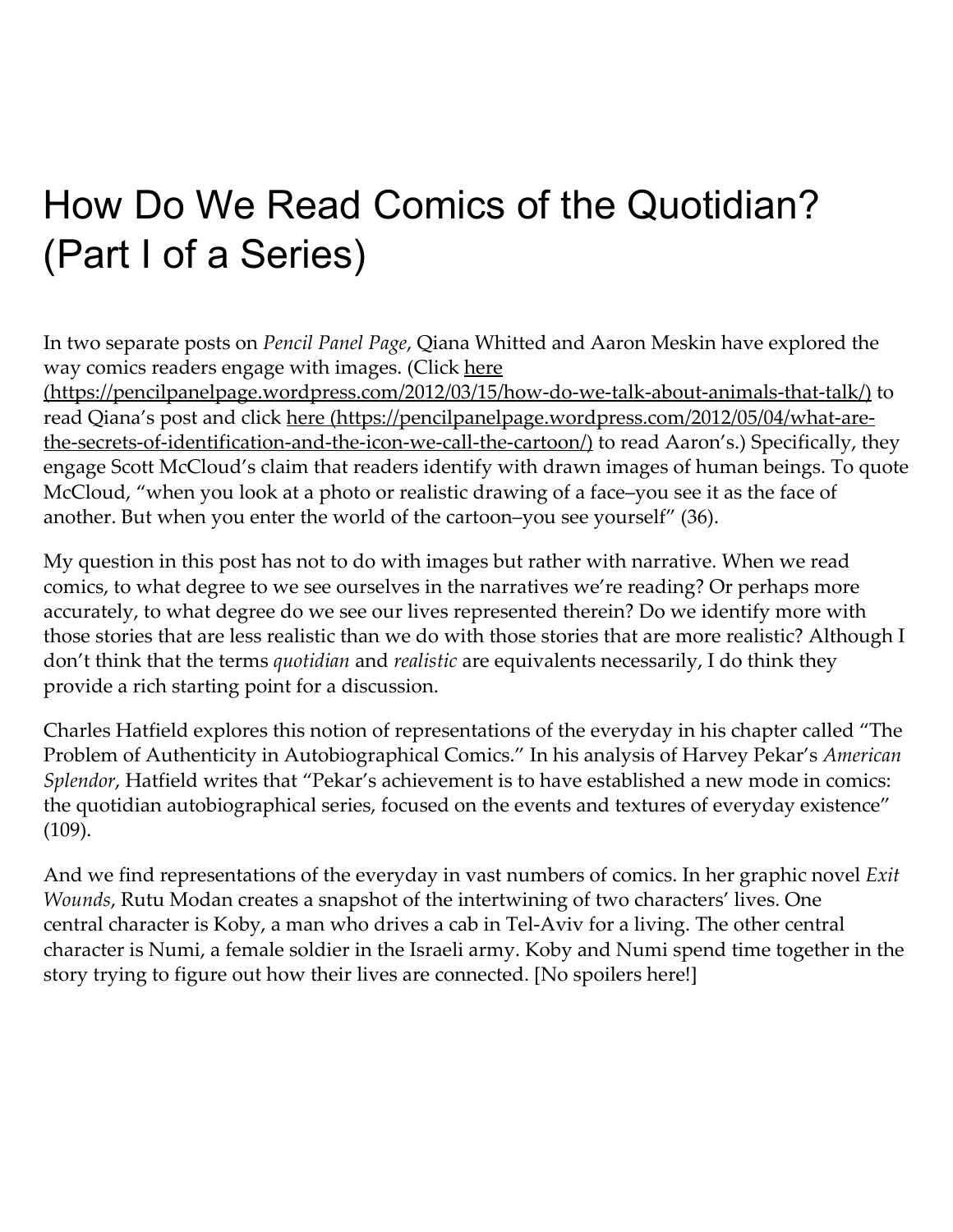

### (https://pencilpanelpage.files.wordpress.com/2012/05/in‑the‑park‑2.jpg)

What interests me about this story is the way that Rutu Modan creates a narrative of every day life —of eating, of sleeping, of swimming, of arguing, of having sex—but infuses in that narrative an incredibly matter-of-fact treatment of bombings. It is notable how the characters in the story move in and out of their conversations with each other, not focusing on how horrible the bombings are but using the bombings as backdrop, as bedrock for conversations revolving around other issues.

Only in occasional moments are bombings the focus of the dialogue; instead, they are much more frequently catalysts which spur narrative action and character development. There is even confusion about which bombings Korby and Numi ask about. Was it the bombing in Hadera? Or did they mean the one in Haifa?



(https://pencilpanelpage.files.wordpress.com/2012/05/denial-2.jpg)